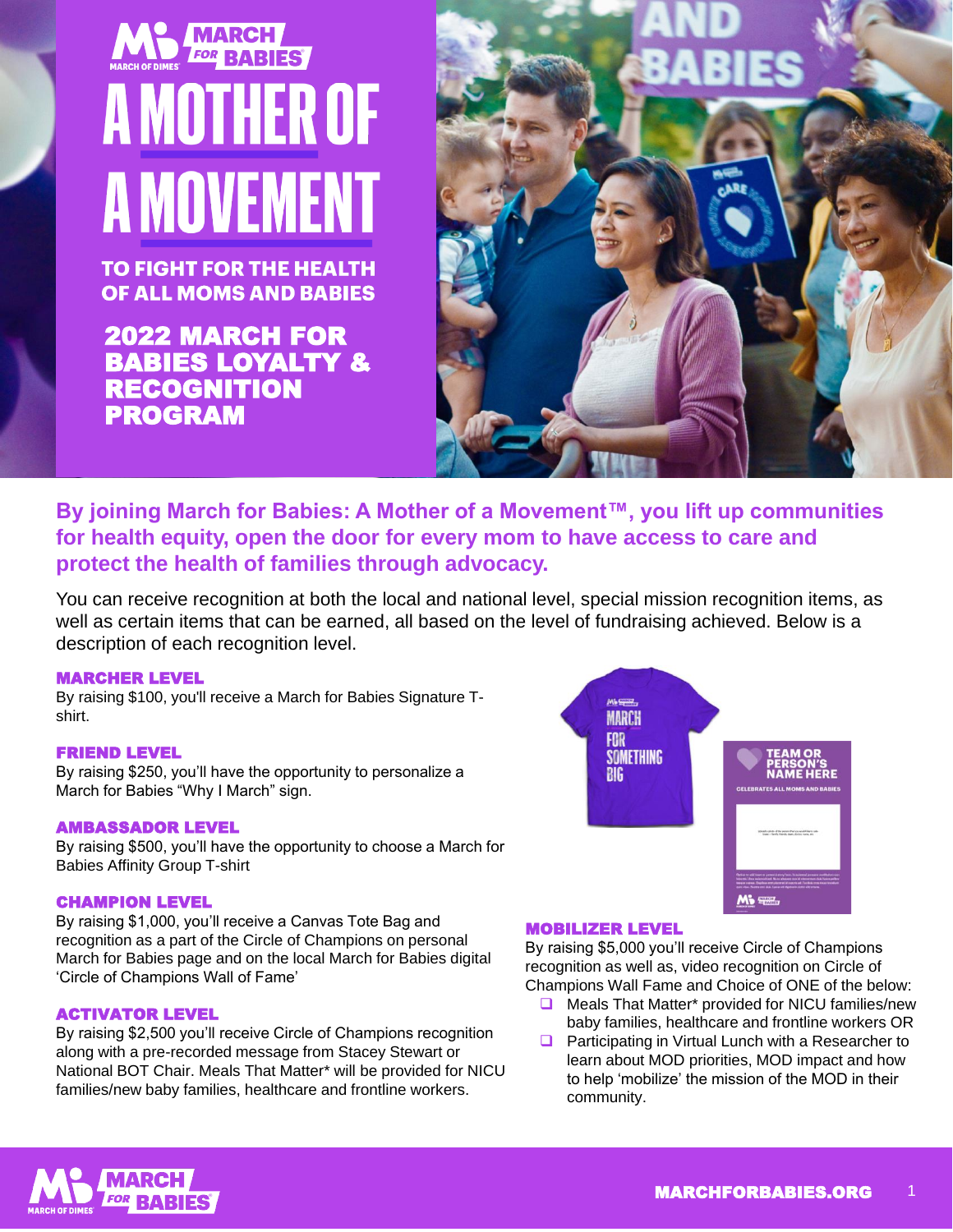### DEFENDER LEVEL

By raising \$10,000 you'll receive a March for Babies 1/4 zip fleece, along with Circle of Champions recognition and:

- **Q** Name and photo recognition on local MFB webpage 'Circle of Champions Wall of Fame'
- **■** Name listing on National mfb.org 'Circle of Champions Wall of Fame'
- □ Choice of ONE of the below:
	- Funding one (1) tablet to a NICU\* OR
	- Providing Meals That Matter\* for NICU families/new baby families, healthcare and frontline workers OR
	- Participating in Virtual Lunch with a Researcher to learn about MOD priorities, MOD impact and how to help 'mobilize' the mission of the MOD in their community.

### PIONEER LEVEL

By raising \$15,000 you'll receive a March for Babies 1/4 zip fleece, along with Circle of Champions recognition and:

- **□** Name and photo recognition on local MFB webpage 'Circle of Champions Wall of Fame'
- **□** Name listing on National mfb.org 'Circle of Champions Wall of Fame'
- Choice of ONE of the below:
	- Funding one (1) tablet to a NICU\* OR
	- Providing Meals That Matter\* for NICU families/new baby families, healthcare and frontline workers OR
	- Participating in Virtual Lunch with a Researcher to learn about MOD priorities, MOD impact and how to help 'mobilize' the mission of the MOD in their community.
	- Providing two (2) training opportunities for Nursing Staff from the Award-Winning Catalog of the March of Dimes Training Institute

### TRAILBLAZER LEVEL

By raising \$25,000 you'll receive a March for Babies 1/4 zip fleece with embroidered logo, along with Circle of Champions recognition and:

- **□** Name and photo recognition on local MFB webpage 'Circle of Champions Wall of Fame'
- Name listing on National mfb.org 'Circle of Champions Wall of Fame' by level and funds raised
- Choice of ONE of the below:
	- Funding one (1) tablet to a NICU\* OR
	- Providing Meals That Matter\* for NICU families/new baby families, healthcare and frontline workers OR
	- Participating in Virtual Lunch with a Researcher to learn about MOD priorities, MOD impact and how to help 'mobilize' the mission of the MOD in their community.
	- Providing two (2) training opportunities for Nursing Staff from the Award-Winning Catalog of the March of Dimes Training Institute
	- \$2,022 of participant's fundraising will go towards the MOD Mission Fund of your choosing – participant may select specific fund (additional funds raised by participant will fund the full mission of the March of Dimes

### HERO LEVEL

By raising \$50,000 you'll receive a March for Babies ¼ zip fleece with embroidered logo, along with Circle of Champions recognition and:

- $\Box$  Choice of ONE of the mission deliverables offered at Trailblazer Level, as well as:
- $\Box$  VIP 1:1 virtual conversation with the VP of Mission around the MOD program of your choice.
- **Name and photo recognition on local MFB** webpage 'Circle of Champions Wall of Fame' with option to add video.
- **■** Name and photo on National mfb.org 'Circle of Champions Wall of Fame' by level and funds raised.

### ICON LEVEL

By raising \$100,000 you'll receive a March for Babies 1/4 zip fleece with embroidered logo, along with Circle of Champions recognition and:

- $\Box$  VIP 2:1 virtual conversation with the CEO, Stacey D. Stewart, and Chief Scientific Officer, Dr. Emre Seli, to discuss MOD initiatives and programs.
- **■** Name and photo recognition on local MFB webpage 'Circle of Champions Wall of Fame' with option to add video.
- Name and photo on National mfb.org 'Circle of Champions Wall of Fame' by level and funds
- □ Choose ONE of the below:
	- Recognition as a supporter of a new or existing virtual NFS program where MOD deems it essential and will have the greatest impact on our mission OR
	- ONE of the mission deliverables offered at Trailblazer Level.

### **CSO ACCELERATOR LEVEL**

**□** Companies, Schools or Organizations that raise \$500,000 or more\* at the local March for Babies campaign level\*\* will support the establishment of a new 2-year in-person NICU Family Support program at a hospital of MOD's choosing and recognition as a supporter of the NICU Family Support Program.